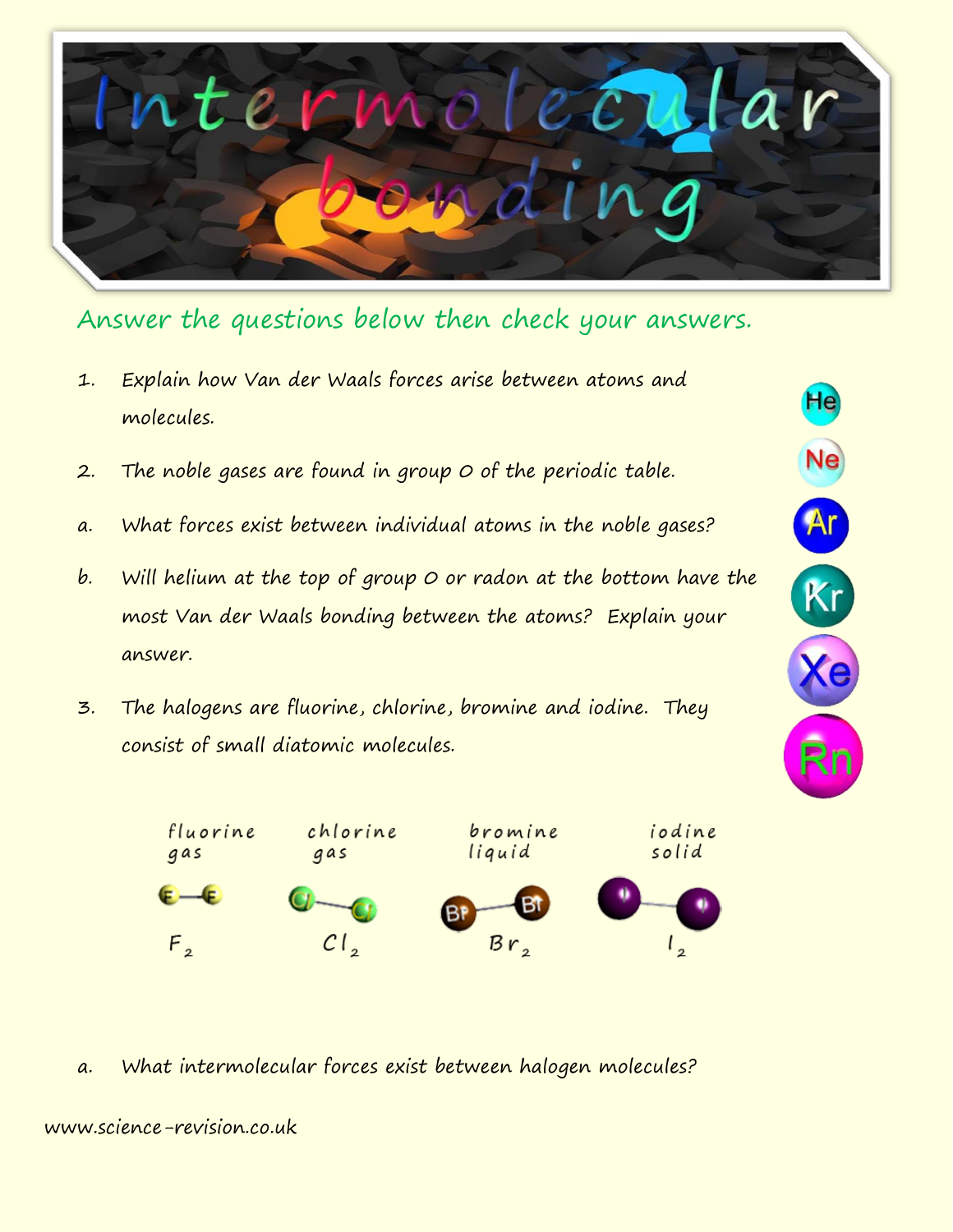- b. Explain why iodine is a solid at room temperature but fluorine is a gas.
- 4. How is the shape of a molecule important when considering intermolecular forces?
- 5. Van der Waals forces are often called induced dipole-dipole interactions. What does this phrase mean?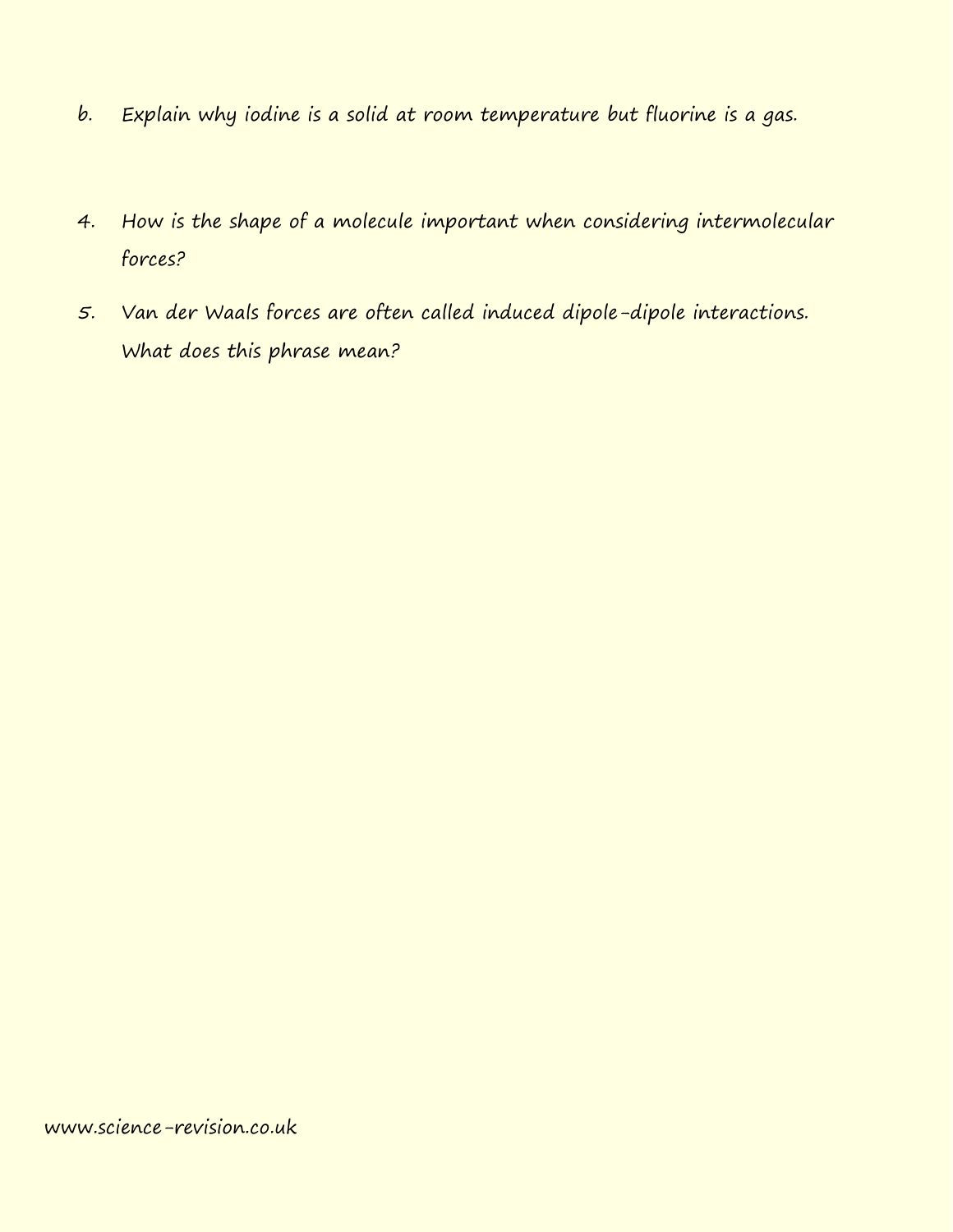## Answers

1. Explain how Van der Waals forces arise between atoms and molecules.

Van der Waals forces arise due to random uneven movements of electrons within atoms and molecules. This creates areas of partial positive and partial negative charges within the atom/molecule. This is called an electric dipole or simply a dipole.

He

Ne

Ar

Kr

- 2. The noble gases are found in group 0 of the periodic table.
- a. What forces exist between individual atoms in the noble gases? Van der Waals forces exist between these neutral atoms.
- b. Will helium at the top of group  $O$  or radon at the bottom have the most Van der Waals bonding between the atoms? Explain your answer.

Van der Waals forces increase as the number of electrons increases, so there will be more Van der Waals bonding in large atoms such as radon than in small atoms such as helium.

3. The halogens are fluorine, chlorine, bromine and iodine. They consist of small diatomic molecules.



## www.science-revision.co.uk